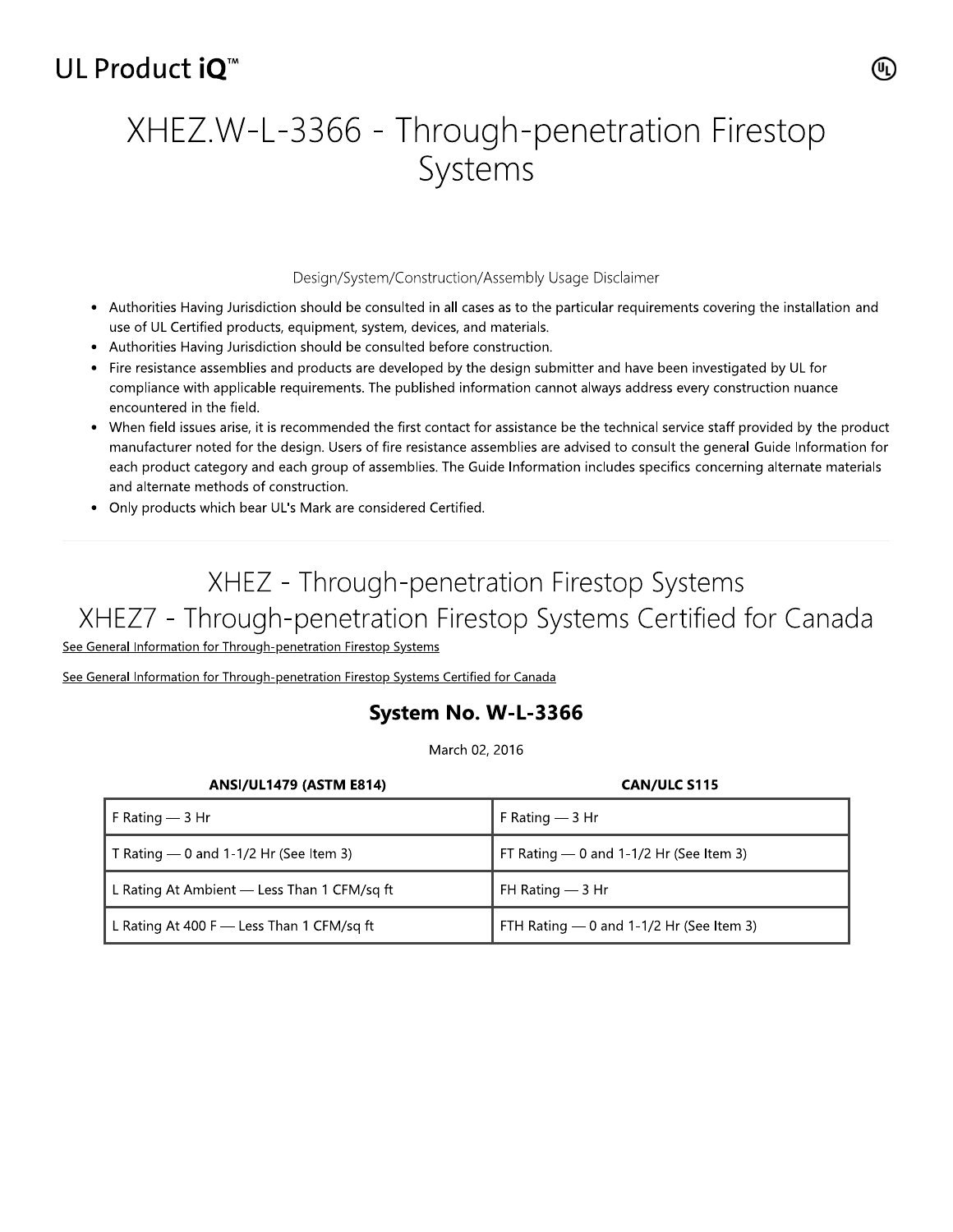

1. Wall Assembly - The 3 h fire rated gypsum board/stud wall assembly shall be constructed of the materials and in the manner specified in the individual U400, V400 or W400 Series Wall and Partition Designs in the UL Fire Resistance Directory and shall include the following construction features:

A. Steel Studs — (Not Shown) — Channel-shaped, 3-5/8 in. (92 mm) deep. Additional framing members to be installed to form a rectangular box having dimensions which are max 1/4 in. (6 mm) greater than the width and height of the firestop device frame (Item 3A), excluding mounting flanges. The opening must be framed in such manner to meet structural requirements of U400 or V400 Series Wall and Partition Designs in the UL Fire Resistance Directory. Max dimension of framed opening is 6 in. (152 mm) wide by 12 in. (305 mm) high (G 8X1 Device).

B. Gypsum Board\* - Three layers of min 1/2 in. (13 mm) thick gypsum board, as specified in the individual Wall and Partition Design.

C. Batts and Blankets\* — Mineral wool batt, completely filling the stud cavity. See Batts and Blankets (BZJZ) category for names of manufacturers.

2. Cables — Within the loading area for each firestop device module the cables may represent a 0 to 100 percent visual fill. Cables to be rigidly supported on both sides of wall assembly. Any combination of the following types and sizes of cables may be used:

A. Max 3/C No. 500 kcmil MC type copper conductor power cable with Ethylene Proplene Rubber(EPR) insulation and PVC jacket materials.

B. Max 19/C No. 14 AWG TC or TC-ER type copper conductor control power cable with Ethylene Proplene Rubber insulation and Chlorinated Polyethylene (CPE) jacket materials.

C. Max 3/C No. 14 AWG MC type copper conductor power cable with XLP insulation and PVC jacket materials.

#### 3. Firestop System - The firestop system shall consist of the following:

A. Firestop Devices\* - Firestop devices each consist of a rectangular steel frame, multi diameter elastomeric sealing modules, steel stay plates and a compression unit consisting of a Wedge. The firestop devices shall be inserted into the framed opening on both sides of the wall assembly. The steel frame of each firestop device shall be secured to the steel stud framing of the wall assembly, through the gypsum board layer, by means of No. 8 by min 3 in. (76 mm) long self-drilling, self-tapping steel screws through the pre-drilled holes spaced max 3-1/2 in. (89 mm) OC in the device frame mounting flange. The rectangular opening(s) of each device frame shall be filled with multiple rows of multi diameter elastomeric sealing modules with a max of one cable in each sealing module. The sheets of the multi diameter sealing modules halves are removed one by one until a max gap of 0.04 in. (1 mm) is formed between the two module halves. When the number of sealing modules exceeds the number of cables, the solid cylindrical cores of the unpenetrated multi diameter sealing modules shall be left in place or "blank" (solid) sealing modules shall be used. During installation of the elastomeric sealing modules, thin steel stay plates shall be used to separate the rows of